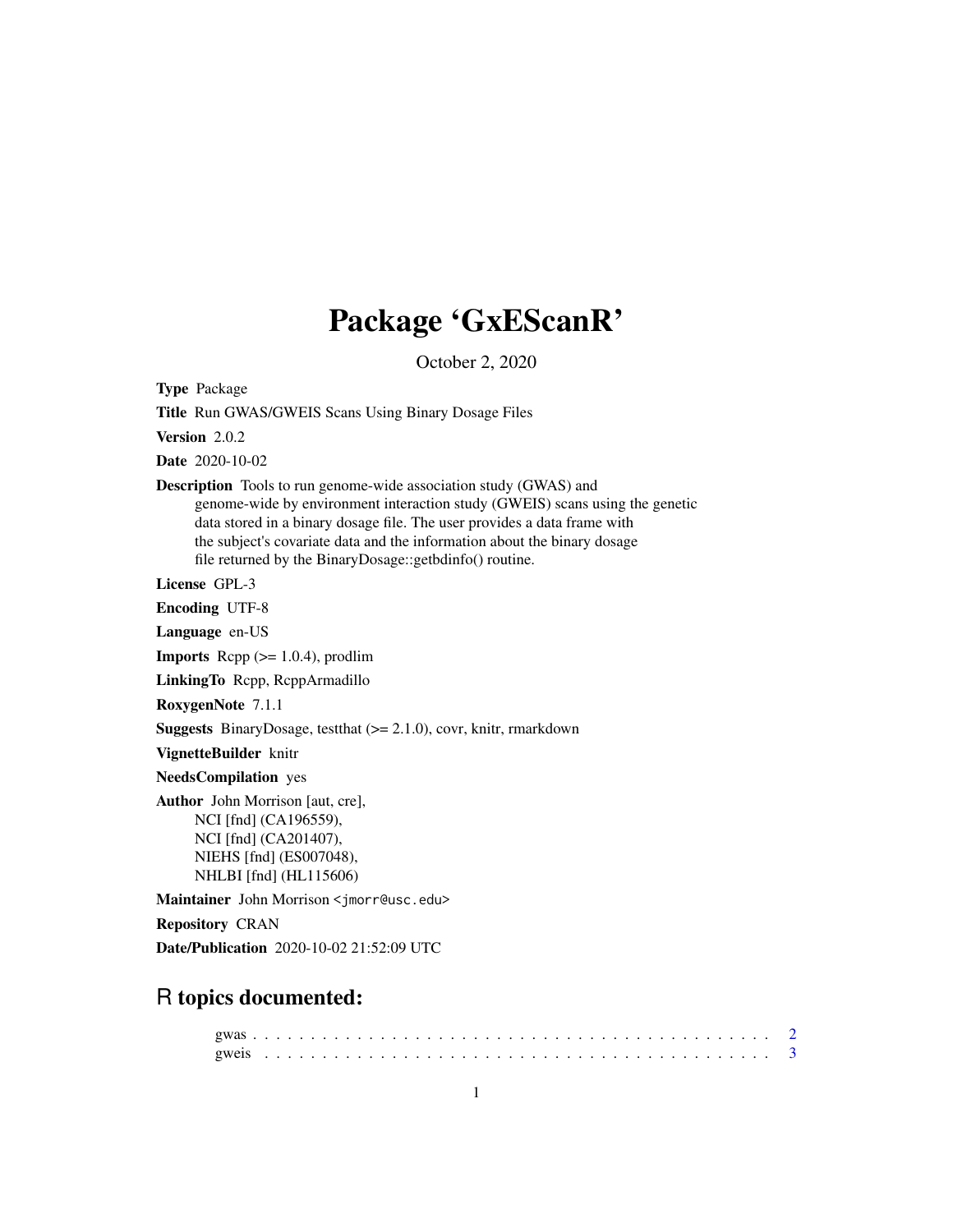#### <span id="page-1-0"></span>**Index** [4](#page-3-0)

gwas *gwas*

# Description

Run a gwas using genetic data from a binary dosage file

# Usage

gwas(data, bdinfo, snps, outfile, skipfile, minmaf, blksize, binary)

#### Arguments

| data     | Data frame containing the subject ID, phenotype and covariates                                                                                                                                                                                                                                       |
|----------|------------------------------------------------------------------------------------------------------------------------------------------------------------------------------------------------------------------------------------------------------------------------------------------------------|
| bdinfo   | Information about the binary dosage file returned from the BinaryDosage::getbdinfo<br>routine                                                                                                                                                                                                        |
| snps     | The SNPs to be used in the scan. This may be an integer vector indicate which<br>SNPs to use in the binary dosage file or a character vector of the SNP IDs to<br>use. The value may also be "all", indicating to use all SNPs. The default value<br>is "all".                                       |
| outfile  | The file name for the results Can be blank. If the value is "", the results are<br>returned as a data frame. Default value is ""                                                                                                                                                                     |
| skipfile | The name of the file to write the SNPs that were not used and the reason they<br>weren't used. If the value is blank, there is no output of the unused SNPs.<br>Default value is "".                                                                                                                 |
| minmax   | Minimum minor allele frequency of SNPs to include in analysis. SNPS that have<br>less than 20 minor alleles observed will be excluded from the analysis regardless<br>of the value of minmaf. A value of 0 indicates to use all the SNPs that have 20<br>minor alleles observed. Default value is 0. |
| blksize  | Size of blocks of SNPs to read in at one time. Larger blocks can improve overall<br>speed but require larger amounts of computer memory. A value of 0 indicates to<br>use the recommended block size. Default value is 0.                                                                            |
| binary   | Logical value indicating if the phenotype is a binary value. Default value is<br>false.                                                                                                                                                                                                              |

#### Value

0

# Examples

```
bdinfo <- readRDS(system.file("extdata/pdata_4_1.bdinfo", package = "GxEScanR"))
covdata <- readRDS(system.file("extdata/covdata.rds", package = "GxEScanR"))
```
results <- gwas(data = covdata, bdinfo = bdinfo, binary = FALSE)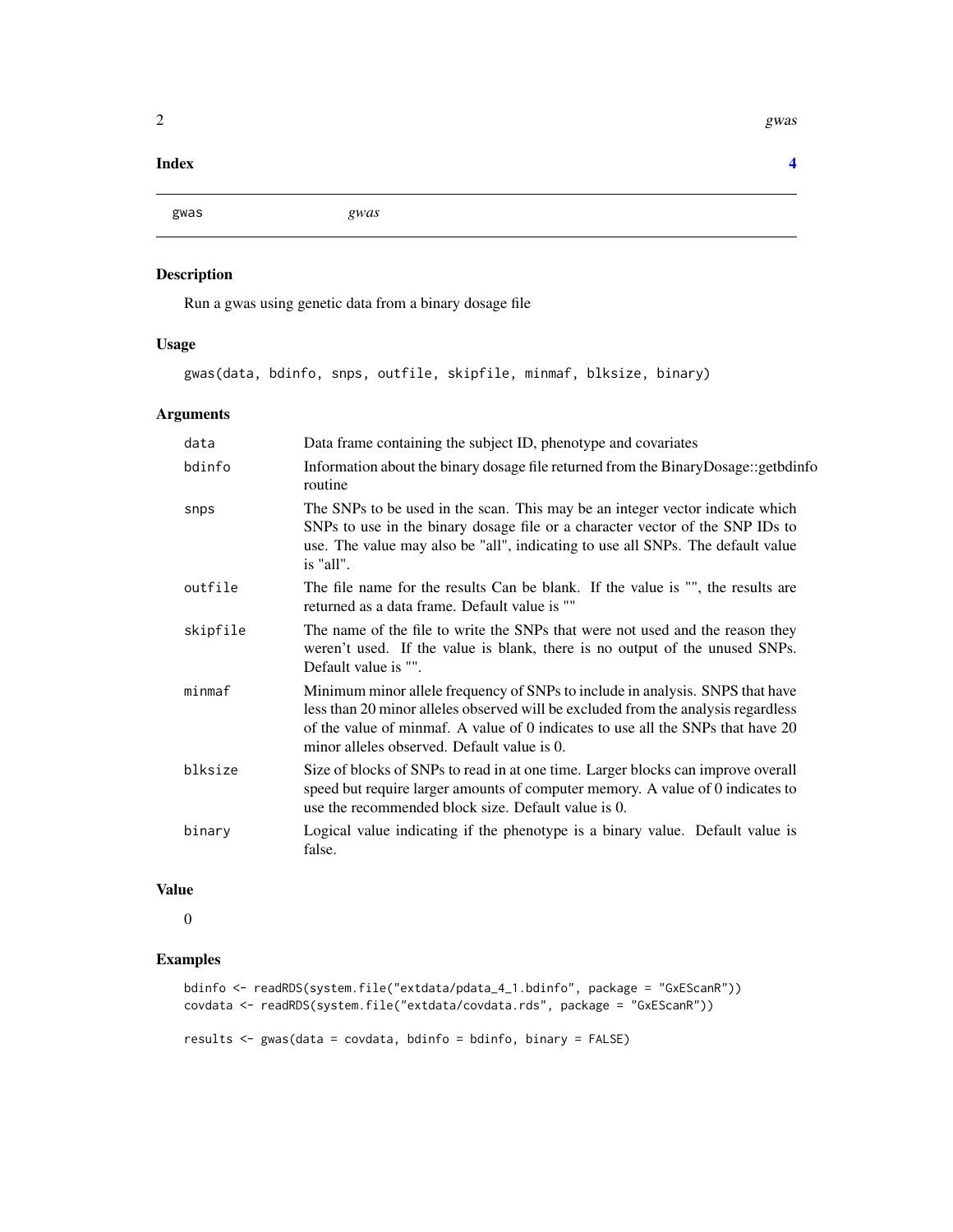<span id="page-2-0"></span>gweis *gweis*

# Description

Run a gweis using genetic data from a binary dosage file

#### Usage

gweis(data, bdinfo, snps, outfile, skipfile, minmaf, blksize, binary)

#### Arguments

| data     | Data frame containing the subject ID, phenotype and covariates                                                                                                                                                                                                                                       |
|----------|------------------------------------------------------------------------------------------------------------------------------------------------------------------------------------------------------------------------------------------------------------------------------------------------------|
| bdinfo   | Information about the binary dosage file returned from the BinaryDosage::getbdinfo<br>routine                                                                                                                                                                                                        |
| snps     | The SNPs to be used in the scan. This may be an integer vector indicate which<br>SNPs to use in the binary dosage file or a character vector of the SNP IDs to<br>use. The value may also be "all", indicating to use all SNPs. The default value<br>is "all".                                       |
| outfile  | The file name for the results Can be blank. If the value is "", the results are<br>returned as a data frame. Default value is ""                                                                                                                                                                     |
| skipfile | The name of the file to write the SNPs that were not used and the reason they<br>weren't used. If the value is blank, there is no output of the unused SNPs.<br>Default value is "".                                                                                                                 |
| minmax   | Minimum minor allele frequency of SNPs to include in analysis. SNPS that have<br>less than 20 minor alleles observed will be excluded from the analysis regardless<br>of the value of minmaf. A value of 0 indicates to use all the SNPs that have 20<br>minor alleles observed. Default value is 0. |
| blksize  | Size of blocks of SNPs to read in at one time. Larger blocks can improve overall<br>speed but require larger amounts of computer memory. A value of 0 indicates to<br>use the recommended block size. Default value is 0.                                                                            |
| binary   | Logical value indicating if the phenotype is a binary value. Default value is<br>false.                                                                                                                                                                                                              |

#### Value

0

# Examples

```
bdinfo <- readRDS(system.file("extdata/pdata_4_1.bdinfo", package = "GxEScanR"))
covdata <- readRDS(system.file("extdata/covdata.rds", package = "GxEScanR"))
```
results <- gweis(data = covdata, bdinfo = bdinfo)